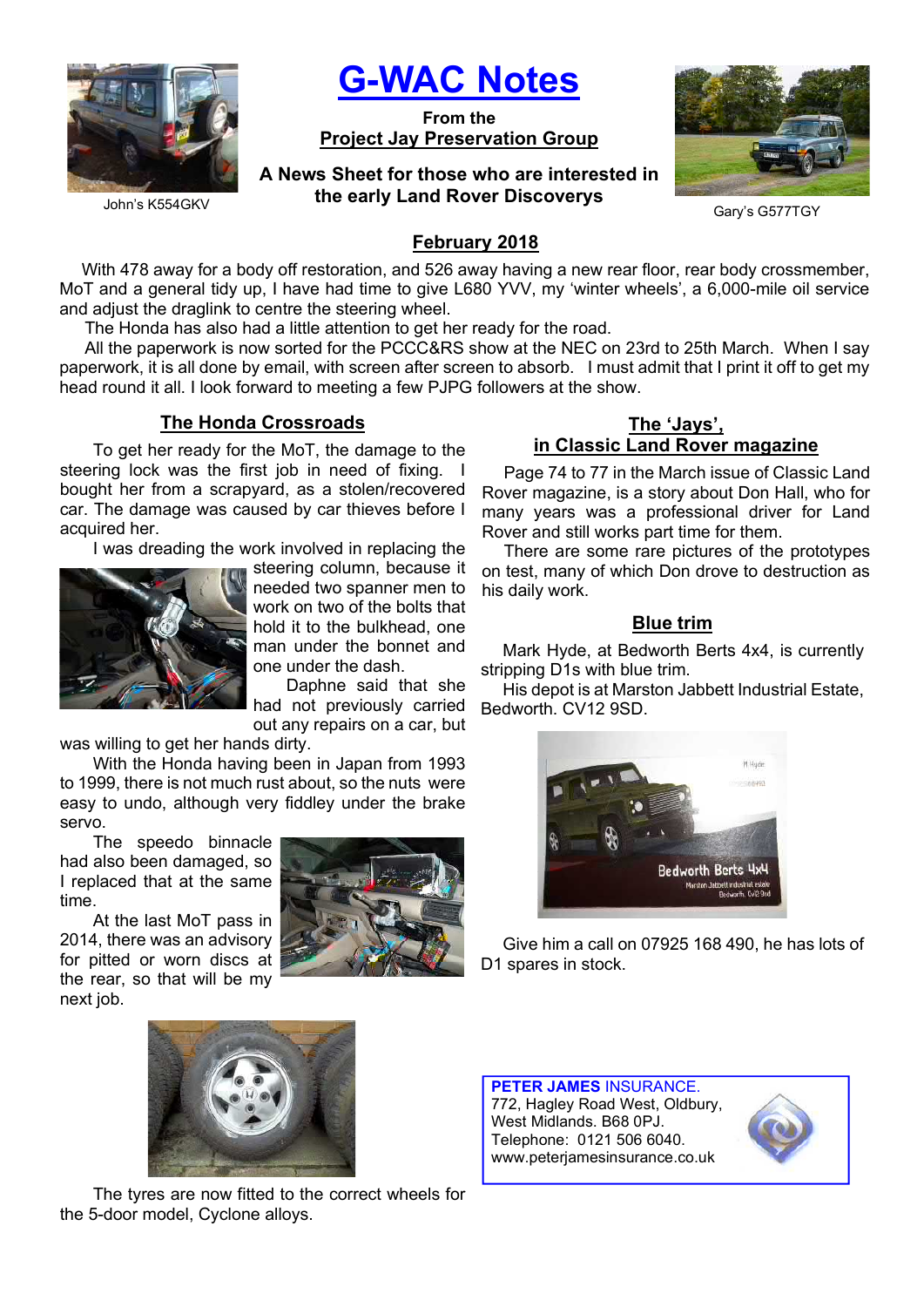### Progress with 478

### With a number of trim panels now removed, some of the build history is being revealed.

The 'Jays' were built in early 1989 and parts had already been produced by the outside suppliers. The tail lamps were made by Britax Vega Ltd. from the design used for the Montego van.



With the VIN number ending GA385691, she was in build during March 1989. On 16th March she was numbered as LR00103 with the Specially Designated Vehicle number SDV 9.



At the launch in 1989, there were 12 G-WACs in this shade of red, Foxfire Red. Three were fitted with the V8 petrol engine, and she is the only known survivor in this colour.

She will be on show at the PCCC&RS show at the NEC.



#### My 'winter wheels' L680 YVV

Purchased initially to run during the winter months, instead of running 526 or the pre-pro 5-door in the salt, my son uses her occasionally to marshal at car rallies, ideal for the forest tracks on the North York Moors.

With 102,000 miles on the clock she was due for a 6,000-mile oil service, and the steering wheel centralising.

For her last MoT she needed two new draglink ends. When fitting the replacement ends, it is not easy to get the length of the draglink exactly right, resulting in the steering wheel not central when driving in a straight line, (very annoying to me).

It is fairly accurate to count the number of turns required to remove the ends, and to screw the replacements back the same number of turns, but not always accurate enough.



However, it is possible that the steering wheel has been removed at some time and not refitted on the correct spline. I therefore always check this by uncoupling the drag link at the steering box end, turning the wheel from full left to full right and noting the position of the wheel at the centre of the turns.

The exercise proved that the wheel was indeed straight ahead when the steering box was at the centre of its travel. With the drag link refitted to the steering box, it was then an easy job to turn the drag link tube to set the steering wheel to the centre.

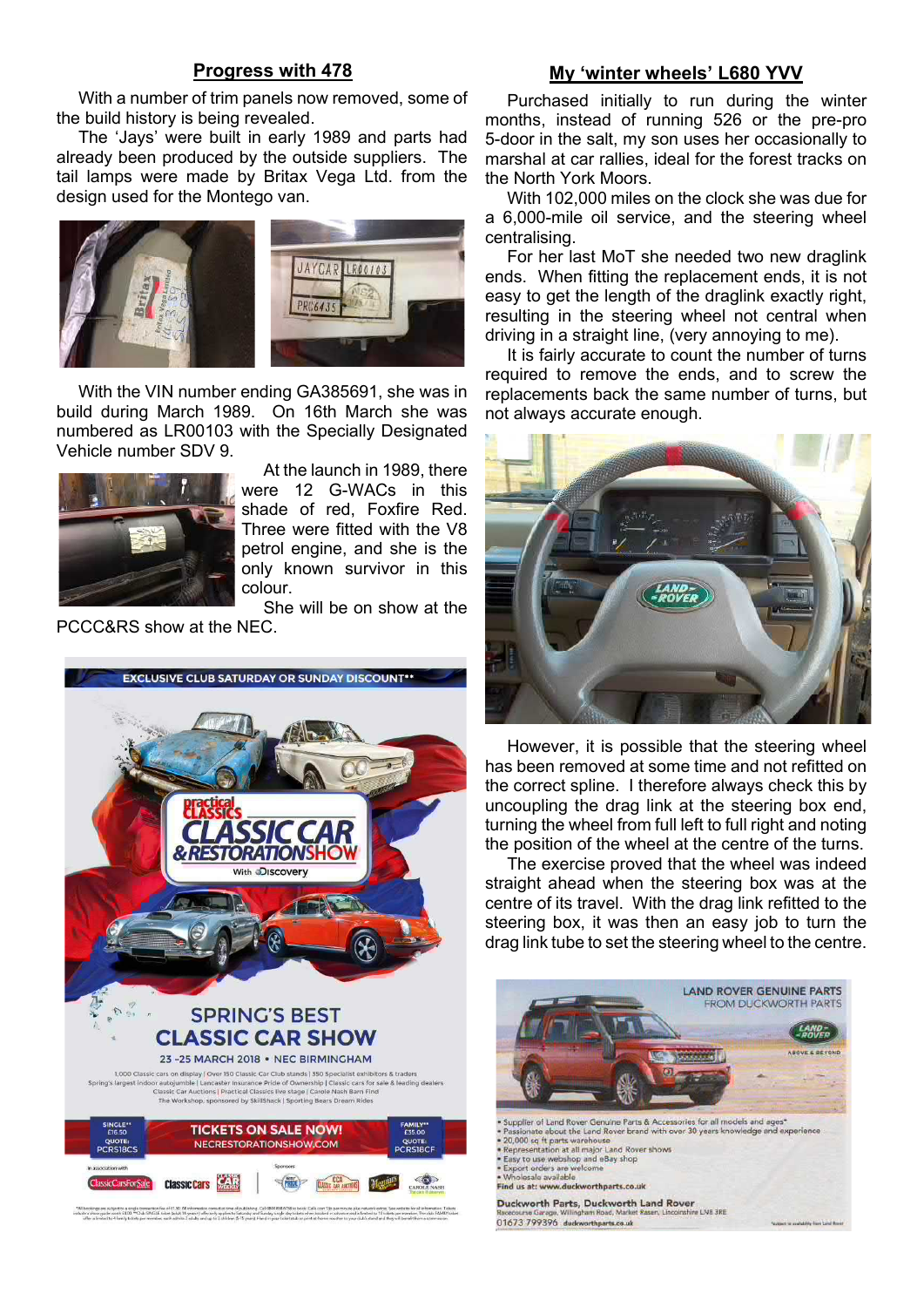### K554 GKV saved from destruction

I had known about K554 since 2010, a June 1993 Tdi in blue, stored at a friend's garage after being assessed and deemed beyond economical repair. How hard could it be? An expression that followed me through the repair work over and over again.

I had a plan - four weeks to get it on the road in ample time for my son to use it as his first car, a hobby for Dad and wheels for son. After all it doesn't look too bad does it?



A month of evenings and weekends was spent tidying, checking, overhauling and making it both go and stop.

Repairs to the brake calipers involved welding bars to the pistons to remove them, someone had apparently fitted new pads and pushed the pistons with their rusted exposed outers, all the way back into the housing. New seals, new pistons, and with new pipes everything was back to good working order.

So, very quickly we had a mechanically sound vehicle just needing attention to the structure. Again, how hard can it be?

The rear of the body was resting on the chassis spring supports, and the rear door fouled on the bumper. Big reality check, is it worth carrying on?

Using every publication that I could lay my hands on, plus the Internet, I discovered that front inner wings are not considered structural. An MOT pass is assured, even when corroded through, and that the boot floor is much the same. This then opened the opportunity of repairing these with seam sealed and riveted construction, not little aluminium rivets, 4.8 mm large head stainless steel were the order of the day.

Sills were another matter, patching was just not going to be good enough. The body rear member and mounts were removed completely, plated, the body lifted, and all welded back into place. Sometimes it helps not being daunted by apparent impossibilities; it always amazes me what can be recovered with a little determination, just look at the body mounts.

Then a big delay due to other commitments, last touched in September 2016.

The next opportunity to work on it arose at the end of November 2017. Four weeks later it is on the road. Why did it take so long? In reality it has always been there as a fill in project.

It is now being "shaken down" to find any faults, and in true tradition of marking its territory, it has dropped the contents of the rear differential on the drive, due to corrosion of the rear pan. It

is repaired with liquid metal putty (for now at least).

Next it is a matter of sourcing a dozen or so missing parts and some cosmetic work, with the intention of continuing, on a rolling rebuild basis. Plus some research into the vehicles history.

This style of repair can never match a proper body off restoration, but with values so low currently, and not to my knowledge it does not have any special provenance, at least one more has been saved: for now.

Maybe in the future, with numbers diminishing, there will be justification for a full restoration? In the meantime, the intention is to use it as a general run-around, visit a show or two, and with luck we should have a nice useable classic.

John